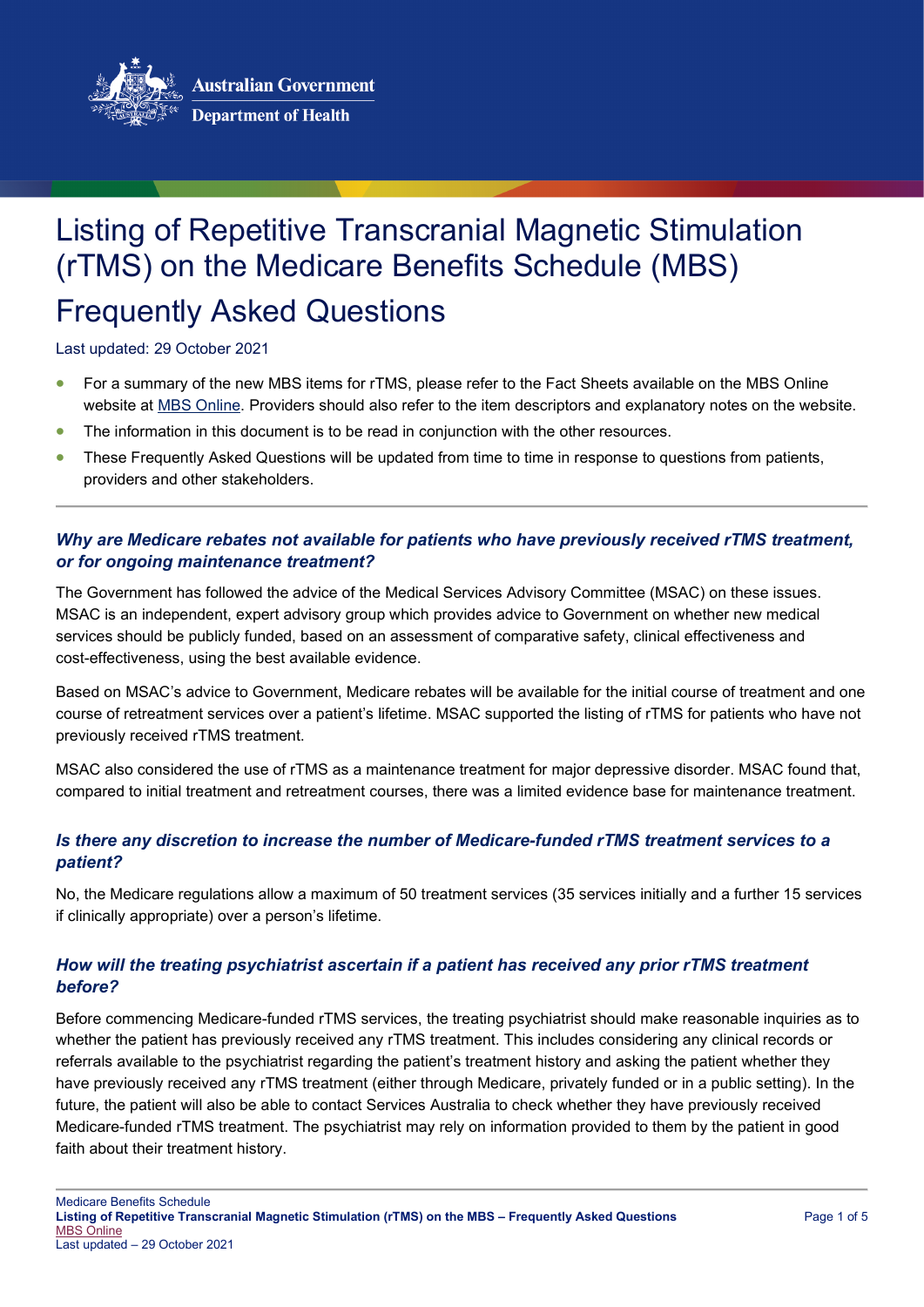

In providing informed financial consent, the psychiatrist should explain to the patient that they will not be eligible for Medicare-funded rTMS services (and may incur additional out-of-pocket costs) if they have previously received rTMS treatment.

### *Will patients be eligible to claim a Medicare rebate for the balance of a partially completed course of self-funded rTMS treatment that commenced prior to 1 November 2021?*

No, Medicare-funded rTMS services are only available to patients who have not previously received rTMS therapy in either a public or private setting. Therefore, if a patient has commenced a course of treatment privately, before 1 November 2021, they will not be eligible for Medicare-funded rTMS services to complete the course of treatment. This treatment should continue to be funded privately.

## *If a patient has commenced Medicare-funded rTMS with one provider (psychiatrist), must they complete all their Medicare-funded treatments with that one provider?*

No, while it is expected that most patients would receive treatment from a single provider, this is not a requirement.

#### *Is there a 'grandparenting' pathway for psychiatrists already trained in rTMS to use the MBS items?*

Yes, from 1 November 2021, those providers (psychiatrists) who meet the RANZCP's 'grandparenting' criteria for rTMS will be eligible to use the MBS items. The MBS Explanatory Note TN.1.28 (available on the MBS Online website) details the requirements for the grandparenting pathway which will be available for a time-limited period. This is a self-declaration process, which requires providers to individually assess whether or not they meet the criteria. If providers meet the criteria, no further action is required and the rTMS item numbers can be used from 1 November 2021. Documentation confirming that the provider has met the grandparenting criteria may be requested by the Department as part of MBS compliance processes and activities. The grandparenting criteria are applicable for psychiatrists only. Providers should contact the RANZCP if they require clarification about the grandparenting criteria. Records must also be kept to demonstrate that all health care professionals providing rTMS services are appropriately trained.

# *Can another health care professional (other than a psychiatrist trained in the provision of rTMS) bill the MBS items?*

No, while treatment and re-treatment services (covered by items 14217 and 14220) may be provided by an appropriately trained health care professional on behalf of a psychiatrist, the items can only be claimed by a psychiatrist. The health care professional may include a nurse practitioner, practice nurse, registered nurse, enrolled nurse or allied health professional trained in the provision of rTMS.

Prescription and mapping services (covered by items 14216 and 14219) can only be provided and claimed by a psychiatrist.

Where rTMS services are provided in a private hospital, the MBS items must still be claimed by a medical practitioner (psychiatrist) – the items cannot be claimed by the hospital itself.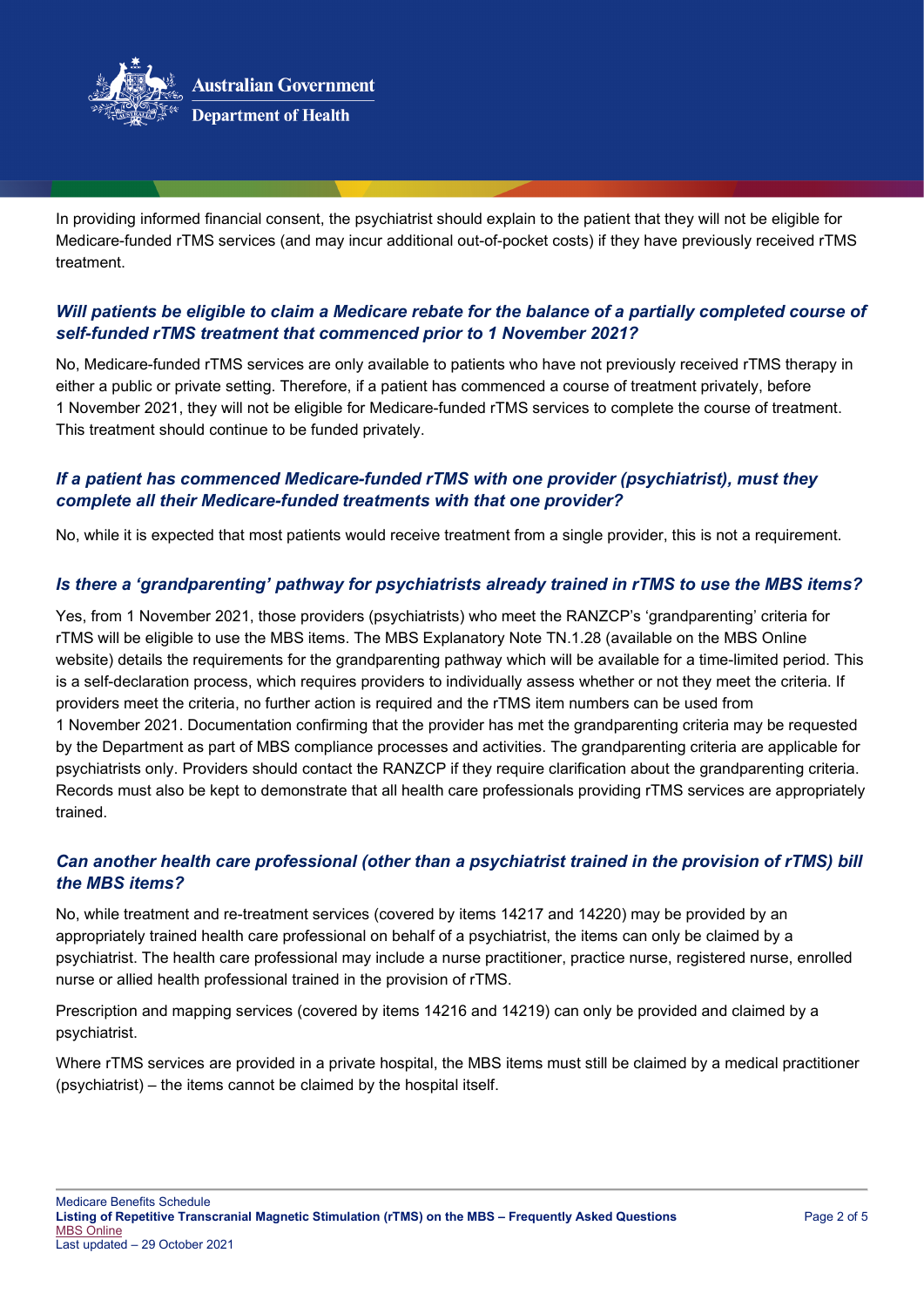

# *Does a patient have to receive a prescription and mapping service (item 14216) before treatment services (item 14217) can be billed to Medicare?*

Yes, although both services can be provided on the same day.

For a course of retreatment, item 14219 must be provided before item 14220, although both services can be provided on the same day.

## *Can a presciption and mapping service (item 14216) be provided more than once for the same patient?*

For most patients, it is expected that item 14216 would only be claimed once, prior to commencing a course of treatment. However, item 14216 may be claimed more than once if there is a clinical need (e.g. for the purposes of re-establishing threshold for treatment), or if the patient's rTMS treatment is to be continued by another psychiatrist and prescription and mapping with the new practitioner is necessary in order to complete the treatment.

The same arrangements apply to prescription and mapping for a course of retreatment (item 14219).

#### *Can the Medicare items be used for rTMS services provided as part of hospital treatment?*

Yes. While it is expected that the majority of rTMS services will be provided as out-of-hospital treatment, there will be circumstances where some patients may require hospital treatment.

For private health insurance benefits purposes, procedures are defined in the *[Private Health Insurance \(Benefit](https://www.legislation.gov.au/Details/F2021C01022)  [Requirements\) Rules 2011](https://www.legislation.gov.au/Details/F2021C01022)* (the Rules) by categorising MBS items into one of three categories:

- Type A procedures performed in hospital and include part of an overnight stay (higher accommodation benefits);
- Type B procedures performed in hospital but do not include part of an overnight stay (lower accommodation benefits); or
- Type C procedures procedures not normally requiring hospital treatment and therefore hospital treatment benefits are not payable (no insurance benefits).

The rTMS MBS items have a Type C private health insurance procedure classification. Type C procedures are those not normally requiring hospital treatment under the *Private Health Insurance (Benefit Requirements) Rules 2011* (the Rules). However, the Rules allow for hospital accommodation and other private health insurance benefits to be paid for Type C procedures if certification is provided.

The medical practitioner (psychiatrist) providing the professional service must certify in writing that, because of the medical condition of the patient or because of the special circumstances specified, it would be contrary to accepted medical practice to provide the procedure to the patient except as hospital treatment in a hospital.

To assist psychiatrists, the Royal Australian and New Zealand College of Psychiatrists (RANZCP) and the Department will publish further guidance on the type of information required in a Type C certification. This guidance is currently being developed and will be available on the RANZCP and MBS Online websites soon.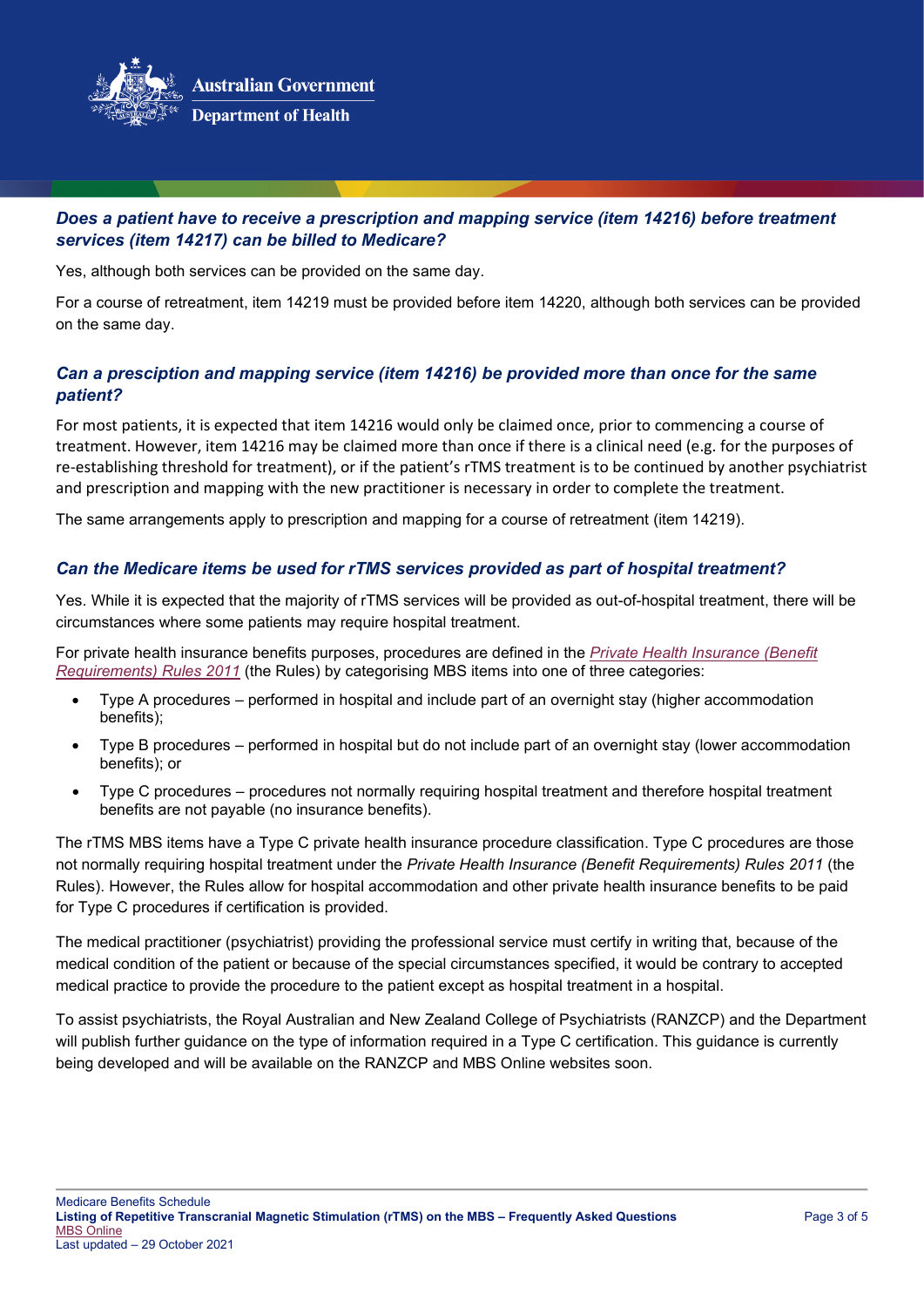

### *Is a Type C certification required to provide rTMS as part of hospital treatment to patients not eligible for Medicare-funded rTMS services?*

No, this is not required if the patient is not eligible to receive Medicare-funded rTMS services. If the patient is not eligible to receive Medicare-funded rTMS services, private health insurers are not required to pay benefits for the MBS services. Type C certification is only required if the psychiatrist claims one or more of the MBS items for rTMS in relation to treatment provided during an inpatient admission at a private hospital.

The certification must be undertaken each time a Medicare-funded rTMS service is provided as hospital treatment.

#### *Can a patient who has been admitted to a private hospital for psychiatric care or another purpose receive rTMS outside of the private hospital environment (e.g from a private psychiatrist or another rTMS community based clinic)?*

Yes, as long as the requirements of the MBS items are met. In this scenario, the patient would not be receiving rTMS as part of hospital treatment.

#### *Can patients receive privately-funded treatment after 1 November 2021 if they are not eligible for Medicare-funded rTMS services?*

Yes, patients can continue to access privately-funded treatment. Patients with private health insurance should speak to their health fund about what private health benefits would apply under their individual policy.

#### *Does the Extended Medicare Safety Net apply to the rTMS items?*

Yes, if a patient has reached their annual threshold for the Extended Medicare Safety Net (EMSN), they may be eligible to receive a higher Medicare rebate for out-of-hospital treatment, depending on what the psychiatrist charges for the service. Further information about the EMSN is available from th[e Services Australia website.](https://www.servicesaustralia.gov.au/individuals/services/medicare/medicare-safety-nets/how-they-work/extended-medicare-safety-net)

It is intended that the new rTMS items will have EMSN caps – these specify the maximum amount payable in safety net benefits for each service. The proposed EMSN caps are \$500 per service under items 14216 and 14219, and \$316.65 per service under items 14217 and 14220. EMSN caps will commence once the legislative instrument has been approved by resolution of both houses of Parliament. The Department will publish updated information on the MBS Online website and advise stakeholders and peak bodies once this occurs.

# *Where can I find more information?*

Further information regarding MSAC and the recommendation to list rTMS on the MBS can be found on MSAC's website at [www.msac.gov.au](http://www.msac.gov.au/) under applications 1196.2 - [Repetitive Transcranial Magnetic Stimulation \(rTMS\) for the](http://www.msac.gov.au/internet/msac/publishing.nsf/Content/1196.2-public)  [treatment of depression \(Resubmission\)](http://www.msac.gov.au/internet/msac/publishing.nsf/Content/1196.2-public) and 1196.3 - [Repetitive Transcranial Magnetic Stimulation \(rTMS\) for the](http://www.msac.gov.au/internet/msac/publishing.nsf/Content/1196.3-Public)  [treatment of depression \(Resubmission\).](http://www.msac.gov.au/internet/msac/publishing.nsf/Content/1196.3-Public)

The full item descriptors and information on other changes to the MBS are available on the MBS Online website at [MBS Online.](http://www.mbsonline.gov.au/) You can also subscribe to future MBS updates by visiting [MBS Online](http://www.mbsonline.gov.au/) and clicking 'Subscribe' at the bottom of the page.